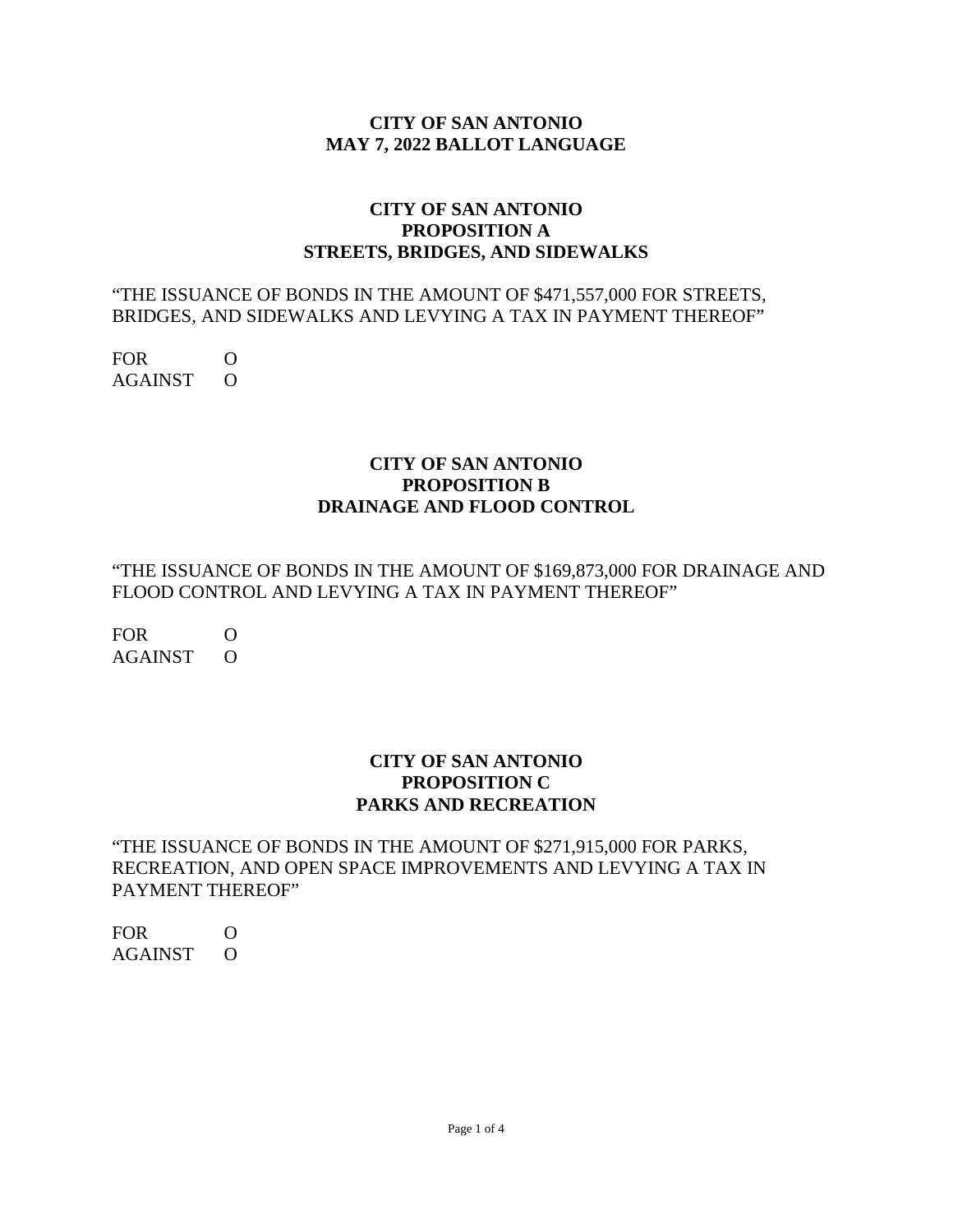### **CITY OF SAN ANTONIO PROPOSITION D LIBRARY AND CULTURAL FACILITIES**

## "THE ISSUANCE OF BONDS IN THE AMOUNT OF \$58,375,000 FOR LIBRARY AND CULTURAL FACILITIES AND LEVYING A TAX IN PAYMENT THEREOF"

FOR O AGAINST O

# **CITY OF SAN ANTONIO PROPOSITION E PUBLIC SAFETY FACILITIES**

"THE ISSUANCE OF BONDS IN THE AMOUNT OF \$78,280.00 FOR PUBLIC SAFETY FACILITIES AND LEVYING A TAX PAYMENT THEREOF"

FOR O AGAINST O

## **CITY OF SAN ANTONIO PROPOSITION F AFFORDABLE HOUSING**

## "THE ISSUANCE OF BONDS IN THE AMOUNT OF \$150,000,000 FOR AFFORDABLE HOUSING PROJECTS AND LEVYING A TAX IN PAYMENT THEREOF"

FOR O AGAINST O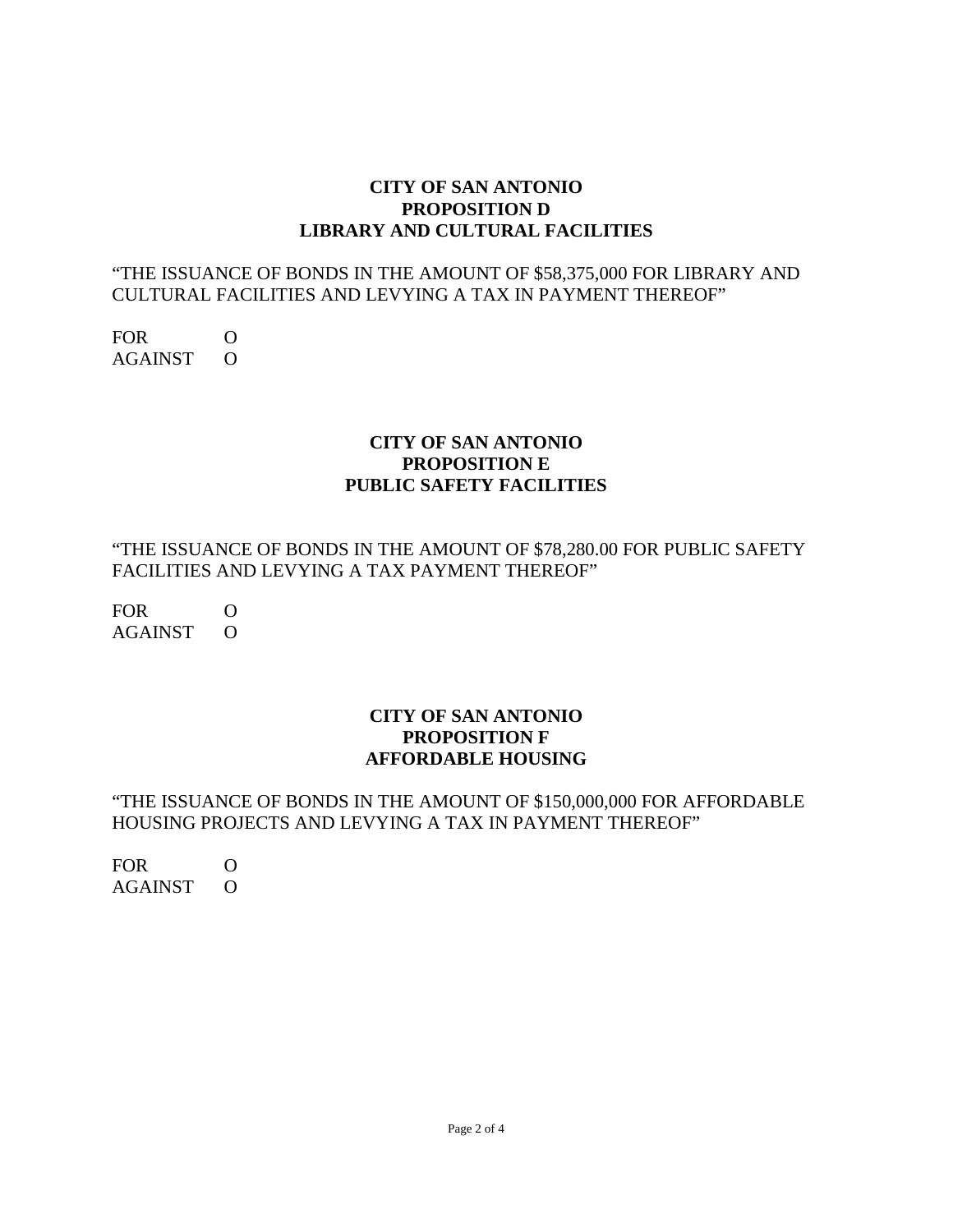### **ELECCION DE BONOS PARA LA CIUDAD DE SAN ANTONIO 7 DE MAYO 2022**

#### **CIUDAD DE SAN ANTONIO PROPUESTA A CALLES, PUENTES Y BANQUETAS**

"LA EMISIÓN DE BONOS POR LA CANTIDAD DE \$471,557,000 PARA CALLES, PUENTES Y BANQUETAS Y LA IMPOSICIÓN DE UN IMPUESTO PARA EL PAGO DE LOS MISMOS"

A FAVOR O EN CONTRA O

#### **CIUDAD DE SAN ANTONIO PROPUESTA B DRENAJE Y CONTROL DE INUNDACIONES**

"LA EMISIÓN DE BONOS POR LA CANTIDAD DE \$169,873,000 PARA DRENAJE Y CONTROL DE INUNDACIONES Y LA IMPOSICIÓN DE UN IMPUESTO PARA EL PAGO DE LOS MISMOS"

| A FAVOR          | $\Omega$ |
|------------------|----------|
| <b>EN CONTRA</b> | $\Omega$ |

### **CIUDAD DE SAN ANTONIO PROPUESTA C PARQUES Y RECREACIÓN**

"LA EMISIÓN DE BONOS POR LA CANTIDAD DE \$271,915,000 PARA MEJORAS DE PARQUES, ESPACIOS RECREATIVOS Y ABIERTOS Y LA IMPOSICIÓN DE UN IMPUESTO PARA EL PAGO DE LOS MISMOS"

A FAVOR O EN CONTRA O